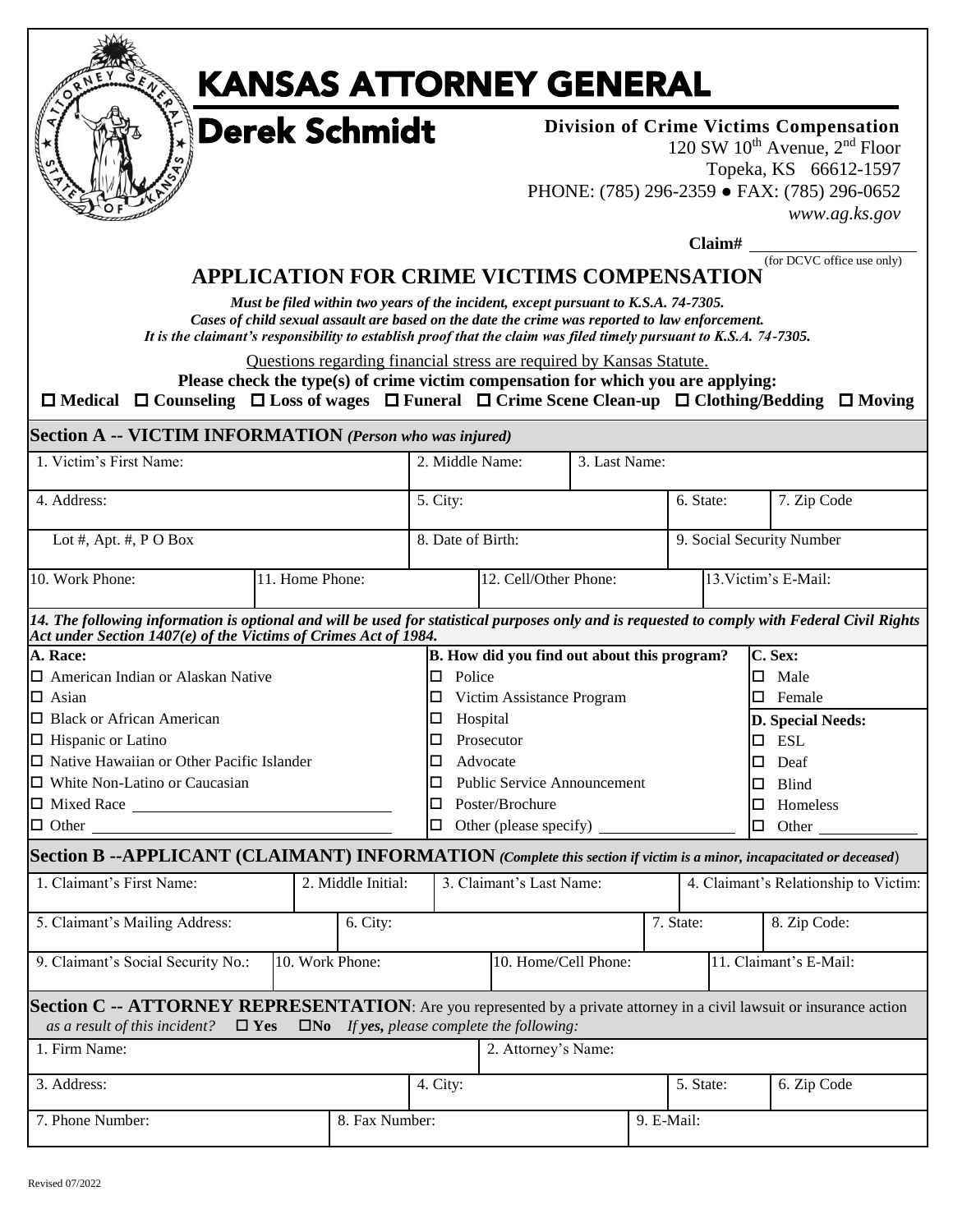| Victim Name:<br>Page. |
|-----------------------|
|-----------------------|

| Last Name                                                                                                                                                                                                                                                                                                                                                                     |                                                                                                                                                                                                                            | First Name                                         |                                                                                                                                                 |                                           |  |  |  |  |
|-------------------------------------------------------------------------------------------------------------------------------------------------------------------------------------------------------------------------------------------------------------------------------------------------------------------------------------------------------------------------------|----------------------------------------------------------------------------------------------------------------------------------------------------------------------------------------------------------------------------|----------------------------------------------------|-------------------------------------------------------------------------------------------------------------------------------------------------|-------------------------------------------|--|--|--|--|
| <b>Section D -- CRIME INFORMATION</b>                                                                                                                                                                                                                                                                                                                                         |                                                                                                                                                                                                                            |                                                    |                                                                                                                                                 |                                           |  |  |  |  |
| 1. Type of Crime: (Please check one)                                                                                                                                                                                                                                                                                                                                          |                                                                                                                                                                                                                            |                                                    |                                                                                                                                                 |                                           |  |  |  |  |
| □<br>Arson<br>Assault<br>□<br>Burglary<br>□<br>Child Abuse Murder<br>□<br>Child Physical Abuse<br>□<br>Child Pornography<br>□<br>Domestic Abuse<br>□<br><b>DUI</b><br>□                                                                                                                                                                                                       | Domestic Abuse (Homicide)<br>□<br><b>Electronic Solicitation</b><br>□<br>Fraud/Financial Crime<br>$\Box$<br>Murder/Homicide<br>□<br>Human Trafficking<br>Ц<br>Kidnapping<br>Ц<br>Robbery<br>□<br>Child Sexual Assault<br>□ |                                                    | <b>Sexual Assault</b><br>□<br>Stalking<br>□<br>Terrorism<br>□<br>Vehicular Homicide<br>□<br>DUI/Homicide<br>□<br>Other Vehicular<br>□<br>$\Box$ | Child Witnessed a Crime (please specify): |  |  |  |  |
| 2. Date of Crime:                                                                                                                                                                                                                                                                                                                                                             | 4. Name of Law Enforcement Agency Reported to:<br>3. Date Crime Reported:                                                                                                                                                  |                                                    |                                                                                                                                                 |                                           |  |  |  |  |
| 5. Police Report #                                                                                                                                                                                                                                                                                                                                                            | 6. Name of Investigating Officer/Detective:                                                                                                                                                                                |                                                    |                                                                                                                                                 |                                           |  |  |  |  |
| 7. Brief Description of Crime:                                                                                                                                                                                                                                                                                                                                                |                                                                                                                                                                                                                            |                                                    |                                                                                                                                                 |                                           |  |  |  |  |
| 8. Location of Crime - Street Address:                                                                                                                                                                                                                                                                                                                                        | City:                                                                                                                                                                                                                      |                                                    | County:                                                                                                                                         | State:                                    |  |  |  |  |
| 9. Name(s) of Offender(s):                                                                                                                                                                                                                                                                                                                                                    |                                                                                                                                                                                                                            |                                                    |                                                                                                                                                 |                                           |  |  |  |  |
| 10. Did Victim know Offender(s)?<br>$\square$ Yes<br>$\square$ No<br>$\Box$ Yes<br>11. Has an arrest been made?                                                                                                                                                                                                                                                               | If yes, in what way?<br>$\Box$ Unknown<br>$\square$ No                                                                                                                                                                     |                                                    |                                                                                                                                                 |                                           |  |  |  |  |
|                                                                                                                                                                                                                                                                                                                                                                               |                                                                                                                                                                                                                            |                                                    |                                                                                                                                                 |                                           |  |  |  |  |
| 12. Court Case Number:<br><b>District Court</b><br>□<br><b>Municipal Court</b><br>◻                                                                                                                                                                                                                                                                                           |                                                                                                                                                                                                                            |                                                    |                                                                                                                                                 |                                           |  |  |  |  |
| Section E -- FUNERAL/BURIAL EXPENSES (Maximum allowable is \$7,500.00)<br>Are you seeking funeral benefits for a deceased Victim? $\Box$ Yes $\Box$ No If yes, complete Section E and attach copies of bills.<br>** Applications for grief therapy for family members are available. Please contact our office for details.<br>1. Name of Funeral Home:<br>2. Street Address: |                                                                                                                                                                                                                            |                                                    |                                                                                                                                                 |                                           |  |  |  |  |
| 3 City:                                                                                                                                                                                                                                                                                                                                                                       | 4 State:                                                                                                                                                                                                                   | 5. Zip Code:                                       |                                                                                                                                                 | 6. Phone Number:                          |  |  |  |  |
| 7. Total amount of <i>funeral</i> expenses \$<br>Total amount of <i>burial</i> expenses \$                                                                                                                                                                                                                                                                                    |                                                                                                                                                                                                                            |                                                    |                                                                                                                                                 |                                           |  |  |  |  |
| 8. Have funeral and burial expenses been paid?                                                                                                                                                                                                                                                                                                                                |                                                                                                                                                                                                                            |                                                    |                                                                                                                                                 | $\Box$ Yes $\Box$ No If yes, by whom?     |  |  |  |  |
| 9. Will Applicant receive funeral payment or death benefits from any of the following? $\Box$ Yes $\Box$ No If yes, amount:                                                                                                                                                                                                                                                   |                                                                                                                                                                                                                            |                                                    |                                                                                                                                                 |                                           |  |  |  |  |
| Social Security \$                                                                                                                                                                                                                                                                                                                                                            |                                                                                                                                                                                                                            | Insurance $\frac{\S_{\text{max}}}{\S_{\text{max}}$ |                                                                                                                                                 | Donations \$                              |  |  |  |  |
| Workers Compensation \$                                                                                                                                                                                                                                                                                                                                                       |                                                                                                                                                                                                                            |                                                    |                                                                                                                                                 | Other (describe) $\$                      |  |  |  |  |
| Crowdfunding Websites (like GoFundMe) \$                                                                                                                                                                                                                                                                                                                                      |                                                                                                                                                                                                                            |                                                    |                                                                                                                                                 |                                           |  |  |  |  |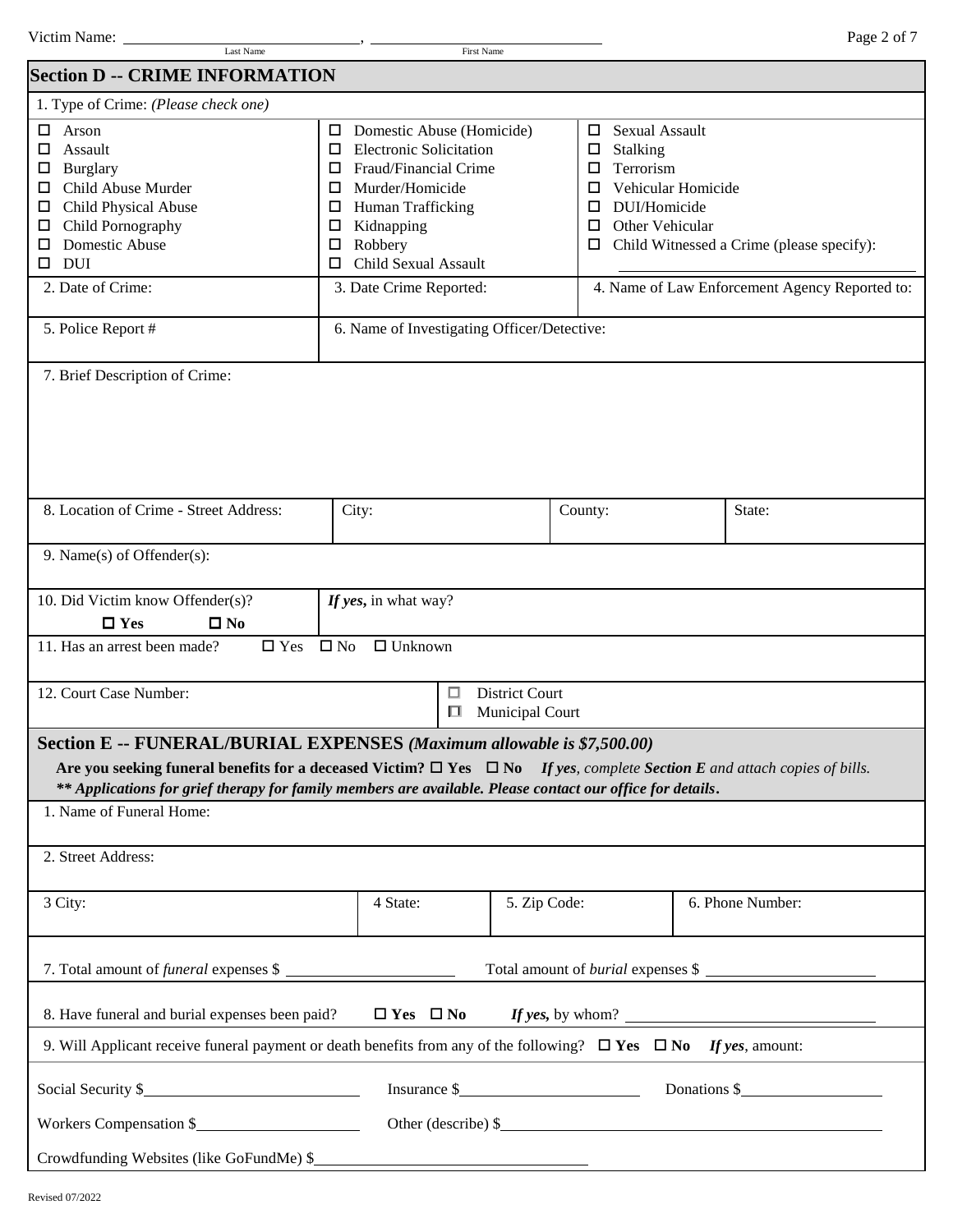| Victim Name:                                                                                                                                                                                                                                                                                                                                                         | Last Name                   |                                  |                               | First Name |                       |                    |          | Page 3 of 7                                     |
|----------------------------------------------------------------------------------------------------------------------------------------------------------------------------------------------------------------------------------------------------------------------------------------------------------------------------------------------------------------------|-----------------------------|----------------------------------|-------------------------------|------------|-----------------------|--------------------|----------|-------------------------------------------------|
| Section F -- LOSS OF SUPPORT (Maximum allowable \$400.00 per week)<br>Have you or any dependent children sustained loss of financial support resulting from the <i>death</i> of the Victim?<br>$\Box$ Yes $\Box$ No                                                                                                                                                  | If yes, complete Section F. |                                  |                               |            |                       |                    |          |                                                 |
| <b>Dependent's Name</b>                                                                                                                                                                                                                                                                                                                                              | Date of Birth               |                                  | <b>Social Security Number</b> |            |                       |                    |          | <b>Relationship to Victim</b>                   |
|                                                                                                                                                                                                                                                                                                                                                                      |                             |                                  |                               |            |                       |                    |          |                                                 |
|                                                                                                                                                                                                                                                                                                                                                                      |                             |                                  |                               |            |                       |                    |          |                                                 |
|                                                                                                                                                                                                                                                                                                                                                                      |                             |                                  |                               |            |                       |                    |          |                                                 |
|                                                                                                                                                                                                                                                                                                                                                                      |                             |                                  |                               |            |                       |                    |          |                                                 |
| Section G -- MEDICAL INFORMATION (All information confidential pursuant to K.S.A. 74-7308)<br>List <i>all</i> medical expenses incurred as a result of this incident, including hospital and doctor charges, ambulance fees, x-rays and<br>prescriptions.<br>** Please attach itemized statements or bills, receipts and insurance statements if they are available. |                             |                                  |                               |            |                       |                    |          |                                                 |
| <b>Name of Medical Provider</b>                                                                                                                                                                                                                                                                                                                                      |                             | <b>Address</b>                   |                               |            | <b>City and State</b> |                    | Zip Code | <b>Phone</b>                                    |
|                                                                                                                                                                                                                                                                                                                                                                      |                             |                                  |                               |            |                       |                    |          |                                                 |
|                                                                                                                                                                                                                                                                                                                                                                      |                             |                                  |                               |            |                       |                    |          |                                                 |
|                                                                                                                                                                                                                                                                                                                                                                      |                             |                                  |                               |            |                       |                    |          |                                                 |
|                                                                                                                                                                                                                                                                                                                                                                      |                             |                                  |                               |            |                       |                    |          |                                                 |
|                                                                                                                                                                                                                                                                                                                                                                      |                             |                                  |                               |            |                       |                    |          |                                                 |
|                                                                                                                                                                                                                                                                                                                                                                      |                             |                                  |                               |            |                       |                    |          |                                                 |
|                                                                                                                                                                                                                                                                                                                                                                      |                             |                                  |                               |            |                       |                    |          |                                                 |
| Briefly describe Victim's injuries:                                                                                                                                                                                                                                                                                                                                  |                             |                                  |                               |            |                       |                    |          |                                                 |
| <b>Section H -- COUNSELING INFORMATION</b><br>** Please attach itemized statements or bills, receipts and insurance statements if they are available.                                                                                                                                                                                                                |                             |                                  |                               |            |                       |                    |          |                                                 |
|                                                                                                                                                                                                                                                                                                                                                                      |                             | <b>MENTAL HEALTH INFORMATION</b> |                               |            |                       |                    |          | <b>Person receiving</b><br>counseling and their |
| Counselor/Organization                                                                                                                                                                                                                                                                                                                                               |                             | <b>Address</b>                   |                               |            | <b>City and State</b> |                    | Zip Code | relationship to<br><b>Victim</b>                |
|                                                                                                                                                                                                                                                                                                                                                                      |                             |                                  |                               |            |                       |                    |          |                                                 |
|                                                                                                                                                                                                                                                                                                                                                                      |                             |                                  |                               |            |                       |                    |          |                                                 |
|                                                                                                                                                                                                                                                                                                                                                                      |                             |                                  |                               |            |                       |                    |          |                                                 |
| Section I - OTHER EXPENSES (Clothing/Bedding seized as evidence, Crime Scene Clean-up, Relocation)<br>All expenses are subject to approval                                                                                                                                                                                                                           |                             |                                  |                               |            |                       |                    |          |                                                 |
| <b>Description</b>                                                                                                                                                                                                                                                                                                                                                   |                             | <b>Amount</b>                    |                               |            |                       | <b>Description</b> |          | <b>Amount</b>                                   |
|                                                                                                                                                                                                                                                                                                                                                                      |                             | \$                               |                               |            |                       |                    |          | \$                                              |
|                                                                                                                                                                                                                                                                                                                                                                      |                             | \$                               |                               |            |                       |                    |          | \$                                              |
| $\overline{\mathcal{S}}$                                                                                                                                                                                                                                                                                                                                             |                             |                                  |                               |            |                       |                    |          | $\overline{\mathcal{S}}$                        |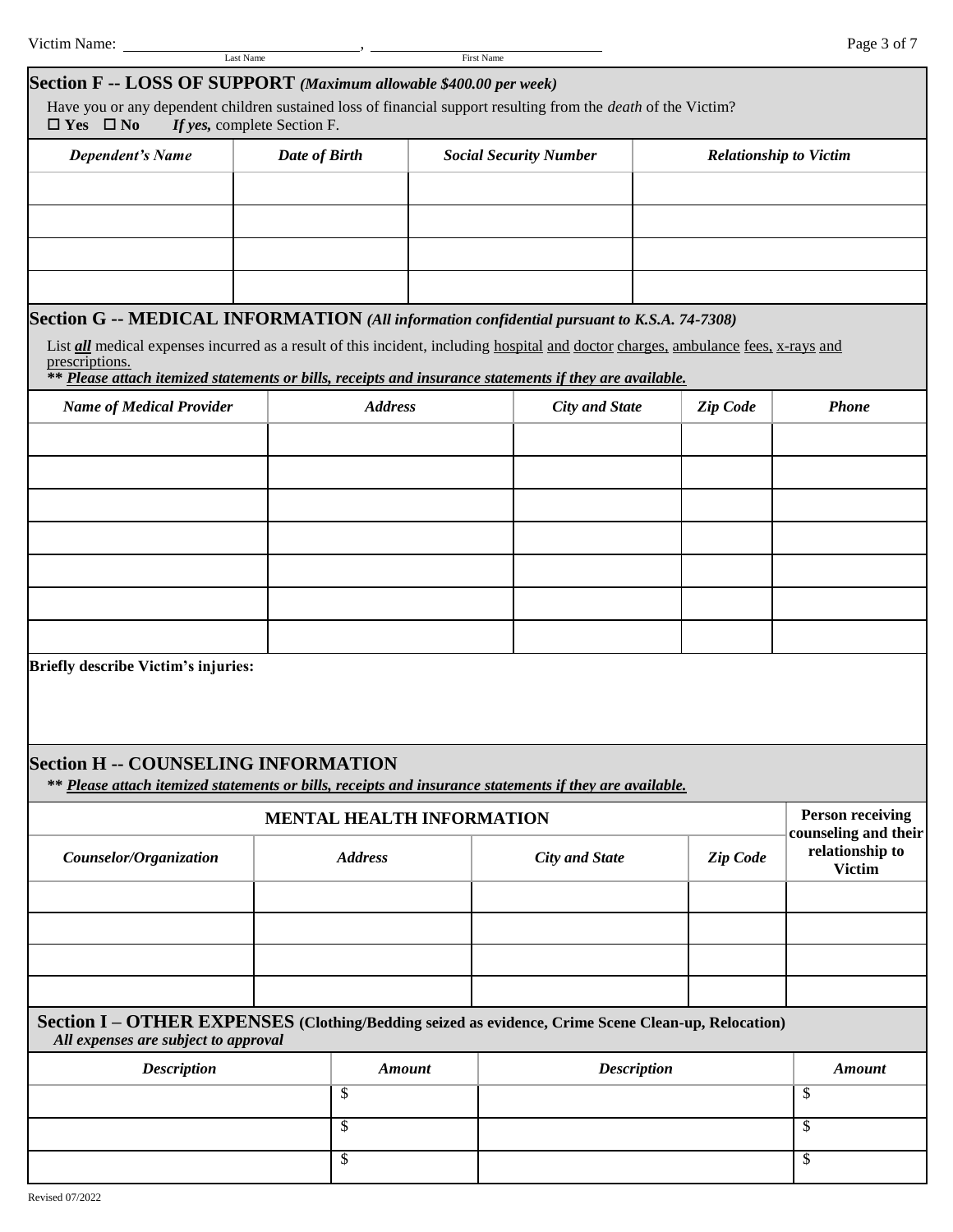| Victim Name:<br>Last Name                                                                                                                                                                                                                                                                                     |                                                    | First Name |                                                |                           |                                  | Page 4 of 7                                                   |
|---------------------------------------------------------------------------------------------------------------------------------------------------------------------------------------------------------------------------------------------------------------------------------------------------------------|----------------------------------------------------|------------|------------------------------------------------|---------------------------|----------------------------------|---------------------------------------------------------------|
| <b>Section J -- WAGE LOSS</b><br>** Applicants for wage loss must attach a copy of their latest Federal Income Tax Return and/or pay stubs.<br>Compensation may be awarded at a maximum rate of \$400.00 per week for unreimbursed wage loss.                                                                 |                                                    |            |                                                |                           |                                  |                                                               |
| Was <u>Victim</u> employed at the time of the incident? $\Box$ Yes $\Box$ No<br>Did Victim miss work and pay because of injuries? $\square$ Yes $\square$ No                                                                                                                                                  |                                                    |            |                                                | complete Sections J and K |                                  | If you answered yes to <b>both</b> of these questions, please |
| Employer's Name:                                                                                                                                                                                                                                                                                              |                                                    |            |                                                |                           | Phone Number:                    |                                                               |
| Employer's Mailing Address:                                                                                                                                                                                                                                                                                   |                                                    | City:      |                                                |                           | State:                           | Zip Code:                                                     |
| How long was Victim medically disabled and off work as a result of the incident?                                                                                                                                                                                                                              |                                                    |            |                                                |                           |                                  | (data)                                                        |
| What dates, if any, were covered by Victim's accrued vacation/sick leave?                                                                                                                                                                                                                                     |                                                    |            |                                                |                           |                                  | From $\frac{}{\text{(date)}}$ to $\frac{}{\text{(date)}}$     |
| Name of Doctor who can verify length of disability to work:                                                                                                                                                                                                                                                   |                                                    |            |                                                |                           |                                  |                                                               |
| Doctor's Street Address:                                                                                                                                                                                                                                                                                      |                                                    | City:      |                                                |                           | State:                           | Zip Code:                                                     |
| Section K -- SOURCES OF INCOME (Complete only if applying for wage loss)<br>Indicate below <b>all</b> other sources of income you received during period of wage loss, such as:<br>$\Box$ Public Assistance<br>$\Box$ Social Security<br>$\Box$ Other income, including Crowdfunding Websites (like GoFundMe) | $\Box$ Workers Compensation                        |            |                                                |                           | $\Box$ Unemployment Compensation |                                                               |
| <b>Income Source (Description)</b>                                                                                                                                                                                                                                                                            | <b>Name and Address of Payer</b>                   |            |                                                | $\overline{\mathbb{S}}$   | <b>Income Amount</b>             | <b>How Often</b>                                              |
|                                                                                                                                                                                                                                                                                                               |                                                    |            |                                                | \$                        |                                  |                                                               |
|                                                                                                                                                                                                                                                                                                               |                                                    |            |                                                | \$                        |                                  |                                                               |
|                                                                                                                                                                                                                                                                                                               |                                                    |            |                                                | \$                        |                                  |                                                               |
| <b>Section L -- INSURANCE/COLLATERAL SOURCES</b><br>Please check all available sources that could be applied to your claim.<br>$\Box$ Automobile Ins.<br>$\Box$ Health/Life Insurance<br>$\Box$ Veterans Administration<br>LIST INSURANCE INFORMATION BELOW.                                                  | $\Box$ Medicaid<br>$\Box$ Armed Services (CHAMPUS) |            | $\Box$ Medicare<br>$\Box$ Workers Compensation |                           | $\Box$ Burial Ins.               | □Social Security<br>$\Box$ Other Sources                      |
| <b>Name/Type of Source</b>                                                                                                                                                                                                                                                                                    |                                                    |            | <b>Name and Address of Source</b>              |                           |                                  | <b>Policy/Claim Number</b>                                    |
|                                                                                                                                                                                                                                                                                                               |                                                    |            |                                                |                           |                                  |                                                               |
|                                                                                                                                                                                                                                                                                                               |                                                    |            |                                                |                           |                                  |                                                               |
|                                                                                                                                                                                                                                                                                                               |                                                    |            |                                                |                           |                                  |                                                               |
|                                                                                                                                                                                                                                                                                                               |                                                    |            |                                                |                           |                                  |                                                               |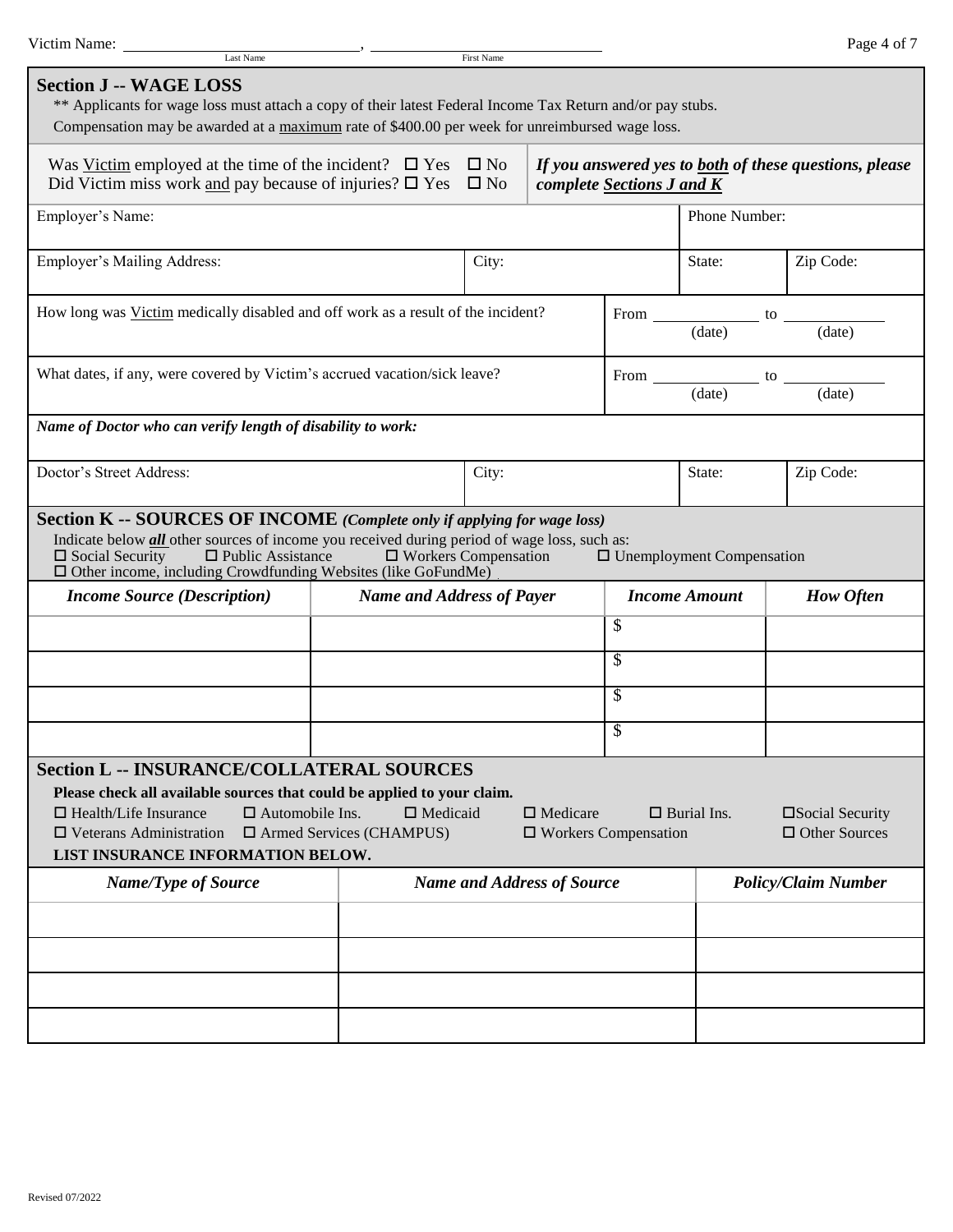## **Section M -- CERTIFICATION OF FINANCIAL HARDSHIP** *(Required by K.S.A. 74-7305(d))*

I (Claimant) affirm the customary level of health, safety and education for self and dependents cannot be maintained without undue hardship as a result of the incident upon which this claim is based.

## **Section N -- ASSIGNMENT OF BENEFITS**

*(1) Medical care expenses* -I hereby assign any compensation awarded for unpaid medical care to the applicable medical care provider. This assignment is conditional that such provider agrees to accept a direct payment from the Kansas State Treasurer to pay 80% of allowable charges as satisfaction of payment in full. I authorize the Kansas State Treasurer to pay 80% of such allowable unpaid medical charges to the appropriate medical care provider.

*(2) Non-medical care expenses* - I hereby assign any compensation awarded for unpaid non-medical care charges to the applicable provider. I authorize the Kansas State Treasurer to pay any such allowable unpaid non-medical charges directly to the provider.

## **Section O -- CERTIFICATION OF CLAIM**

I hereby certify, subject to the penalty of fine or imprisonment, that all losses claimed herein are a direct result of the crime and that the information contained in this application for an award is true and correct to the best of my knowledge and belief.

## **Section P -- PROMISE TO REPAY**

Pursuant to K.S.A. 74-7312, I promise to repay the Kansas Crime Victims Compensation Fund, through the Crime Victims Compensation Board if I receive payments from the offender (restitution or civil action), insurance, settlements or any other government or private agency resulting from this incident.

## **AUTHORIZATION TO RELEASE CONFIDENTIAL INFORMATION**

I authorize and request any person having information with respect to the incident leading to the victim's personal injury or death necessary to the administration of this claim, *including all past law enforcement records, medical diagnosis, medical records, medical examination information, and medical claim information*, to release that information to the Crime Victims Compensation Board, or its representative. This release includes but is not limited to, private and governmental physicians and hospitals; local, state and federal law enforcement and prosecutors' offices; local, state and federal court personnel, any employer; any private company or governmental agency which is providing, or may provide, medical or monetary benefits. I hereby agree and certify that no person shall incur any legal liability by releasing any information pursuant to this authorization. A photocopy of this authorization is effective and valid as the original. All information obtained by the Board will remain confidential pursuant to K.S.A. 74-7308 and amendments thereto. This Release of Confidential Information will remain in effect until terminated by me in writing.

for

Claimant's Signature *If victim is 12 years or older, they must sign on this line*.

Claimant's Printed Name Victim's Date of Birth

Date Last 4 Digits of Victim's Social Security Number

*\*\* If you have not received a letter within two weeks of mailing this application, please call (785) 296-2359 to verify that the application has been received.*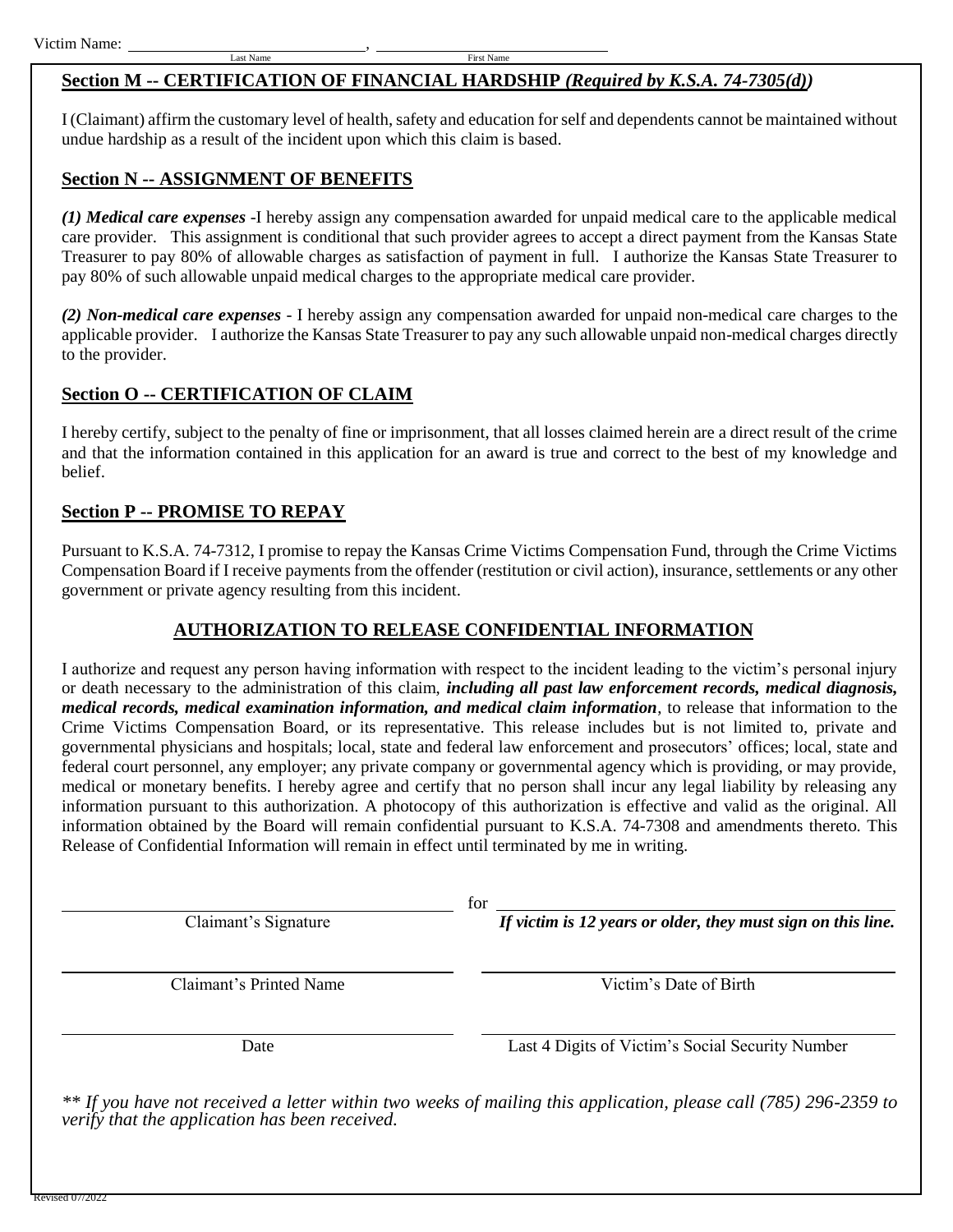### **Office of the Kansas Attorney General** *DIVISION OF CRIME VICTIMS COMPENSATION*

### APPLICATION FOR CRIME VICTIMS COMPENSATION AND ELIGIBILITY REQUIREMENTS

If you have been an innocent victim of a violent crime and have suffered financial losses that are not covered by insurance or any other source, the Kansas Crime Victims Compensation Fund may be of assistance to you. The State of Kansas is committed to helping victims who meet the eligibility requirements of the Kansas Crime Victims Compensation Act. While no amount of financial aid can erase the trauma of crime, it is the goal of this program to ease the aftermath of crime for the victim whenever possible.

#### **Eligibility Requirements:**

- 1. Applications must be filed within two years of the incident with certain exceptions for sexual assault cases. In some circumstances, compensation for mental health counseling may be awarded to victims of sexual assault or child witnesses of certain crimes if a claim is filed beyond the two-year period. Cases of child sexual assault are based on the date the crime was reported to law enforcement. It is the claimant's responsibility to establish proof that the claim was filed timely pursuant to K.S.A. 74-7305.
- 2. Victim suffered bodily injury (including mental disorder or death) as a victim of a violent crime.
- 3 The incident occurred in Kansas, or outside the United States to a Kansas resident.
- 4. The incident was reported to law enforcement officials within 72 hours, or would have been reported within that time except for a valid reason.
- 5. The claimant (and/or victim) fully cooperated with law enforcement officials during their investigation and prosecution.
- 6. The victim was not an accomplice to and did not commit a crime in connection with this incident (e.g. gang activity, drug dealing.) Victim must not have provoked or caused the injury or death.

#### *Requirements 4, 5, and 6 do not apply to a victim of human trafficking who was 18 years old or younger at the time of the crime.*

#### **KANSAS STATUTE AUTHORIZES THE BOARD TO REDUCE OR DENY CLAIMS THAT INVOLVE THE VICTIM'S CONTRIBUTORY MISCONDUCT OR PARTICIPATION IN UNLAWFUL ACTIVITIES.**

#### **Eligible and Ineligible Expenses:**

- Medical expenses not covered by other sources are eligible expenses.
- Reasonable costs for replacement of clothing and bedding seized as evidence are compensable.
- Victims or claimants who are required to testify in sexually violent predator cases may be eligible for compensation for mental health counseling.
- Crime scene cleanup expenses may include replacement of materials that were removed because such materials were biohazardous or were damaged as part of evidence collection.
- Other property loss, property damage and pain and suffering are ineligible expenses.

#### **Award Maximums:**

- Overall maximum award of \$25,000.00.
- Funeral expense maximum of \$7,500.00.
- Grief therapy for family members of homicide victims is available. Call for separate grief therapy application. (Maximum award is  $$1,500.00$ .)\*
- Outpatient mental health counseling maximum of \$5,000.00.\*
- Inpatient mental health care maximum of \$10,000.00.\*
- Lost wages/loss of support maximum of \$400.00 per week.
- Crime scene clean-up maximum of \$2,500.00.

#### *\*Additional compensation may be awarded based on extenuating circumstances.*

#### HOW TO FILE YOUR APPLICATION FOR COMPENSATION

Read all instructions for each section before completing this application. Please provide all information requested. Applications which are not completed and signed will be returned, thus delaying a decision on your claim. Please include copies of your medical bills and other expenses. Once your completed application is received and all requests for additional documents and information have been received and reviewed, you will be notified in writing of the Board's decision. You have the right to appeal that decision if you disagree.

## *The complete application/investigation process may take approximately 3 months.*

If you have any questions while completing the application, please call our office at (785) 296-2359.